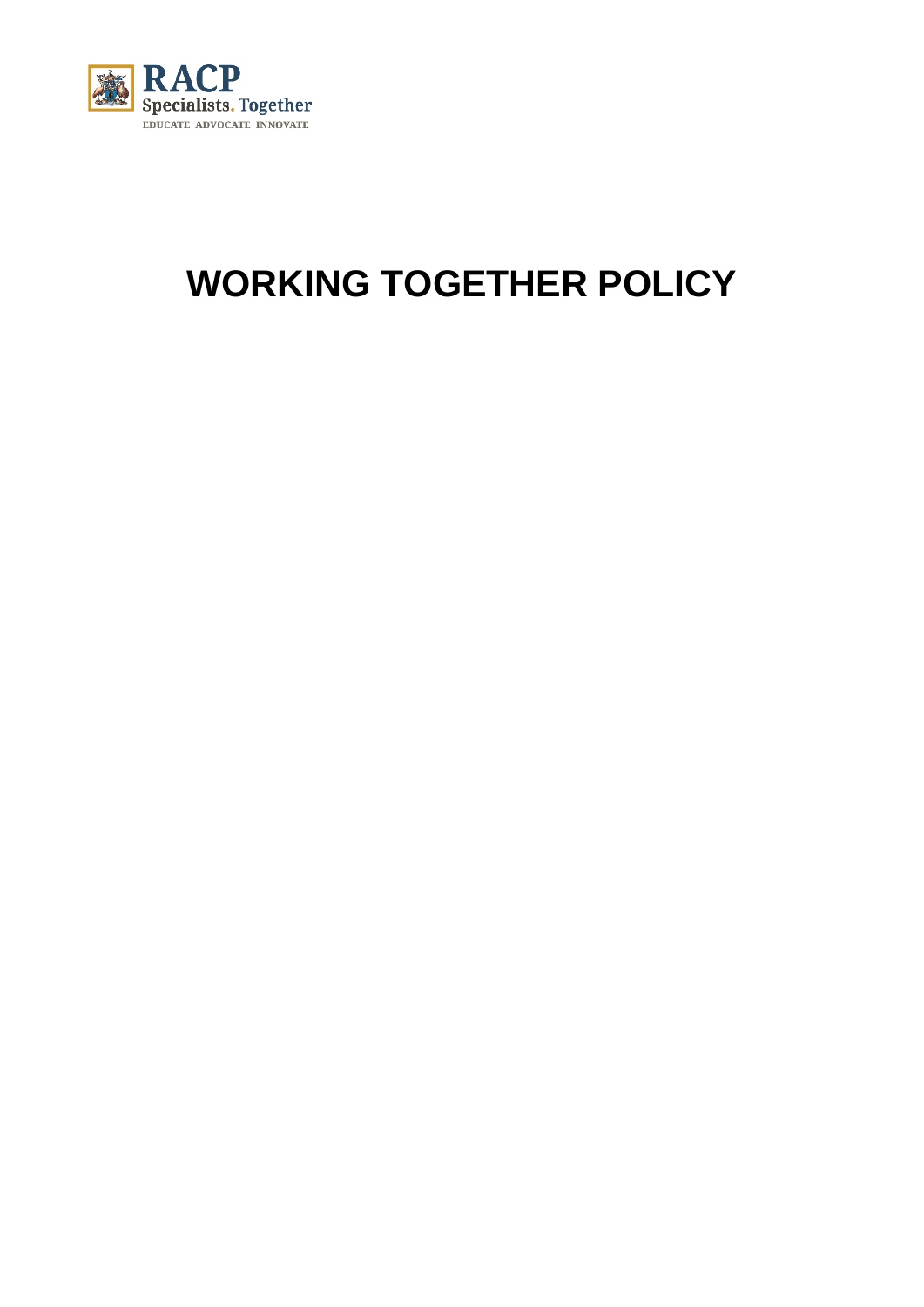## **Contents**

| 1 INTRODUCTION - WORKING TOGETHER Error! Bookmark not defined. |  |
|----------------------------------------------------------------|--|
|                                                                |  |
|                                                                |  |
|                                                                |  |
|                                                                |  |
|                                                                |  |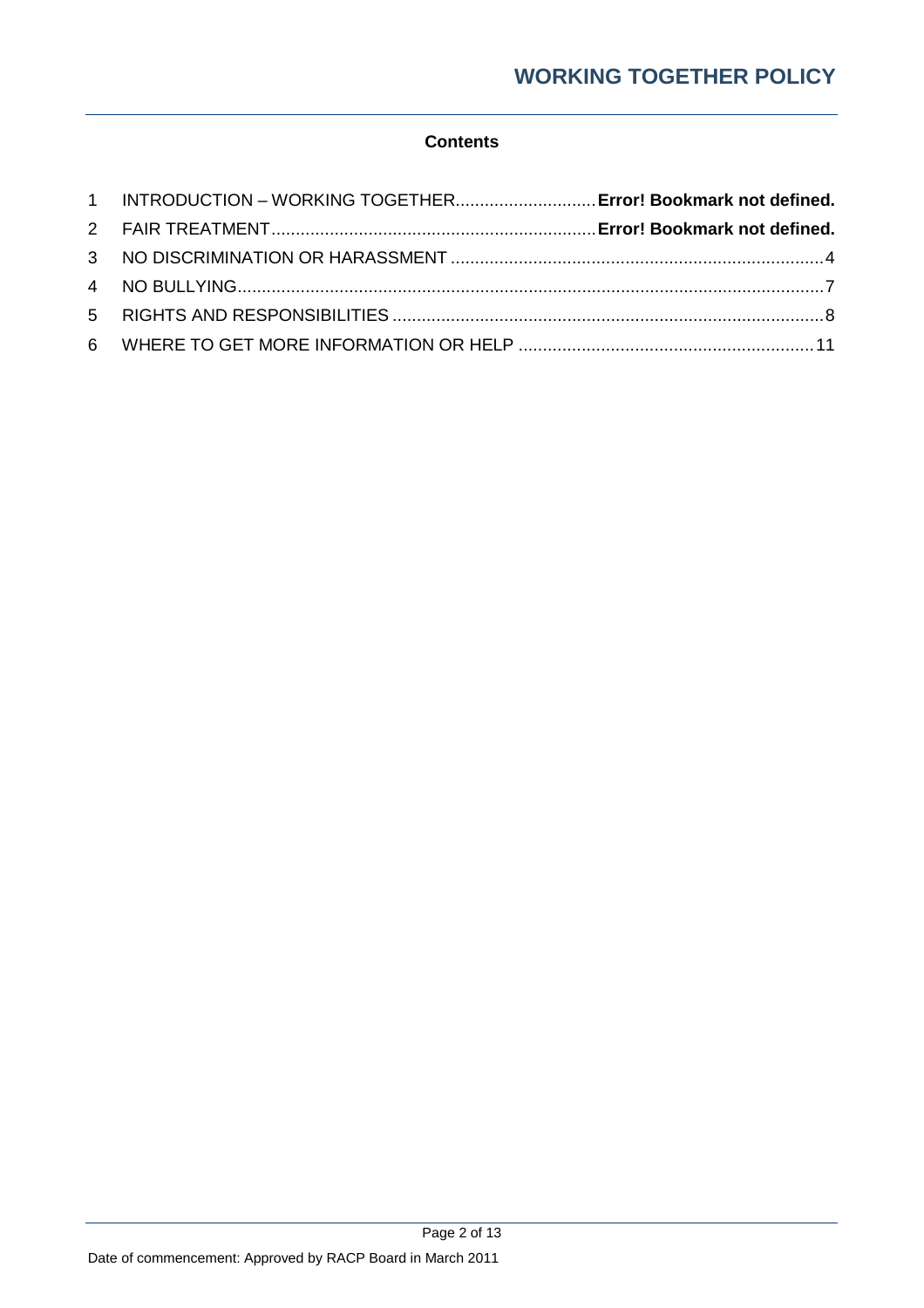# **1. INTRODUCTION – WORKING TOGETHER**

## **1.1 Purpose of the policy**

The purpose of this policy is to ensure *The Royal Australasian College of Physicians ("The College")* provides a working and training environment that is safe, and without risk to health. It describes the practices expected in College activities, training programs and within the various workplaces and training environments where College staff, trainees, fellows and overseas trained physicians (OTPs) are located.

## **1.2 Background**

The College is committed to fairness and equality. In accordance with human resource principles and legislation the College is committed to ensuring that staff, trainees, fellows and OTPs are not subjected to discrimination, harassment or bullying.

Bullying, harassment and discrimination are workplace issues and covered in legislation.

Staff, trainees, fellows and OTPs of the College are subject to the legislation and College policies in all College duties.

The College achieves its work through the efforts of staff and the volunteer contributions of fellows and trainees in the College governance structure (such as through committees), or through fellow contributions in the vocational training setting. Staff of the College work in partnership with fellows and trainees to achieve organizational goals. College policies and rules extend to trainees, fellows and OTPs interacting with staff in College matters.

In the event a trainee, fellow or OTP experiences a problem in their workplace, the employer has primary responsibility. In some instances, however, the issue may be referred to the College where training is concerned.

# **2. FAIR TREATMENT**

The College will treat all employees, job applicants, fellows, trainees, OTPs and training applicants fairly.

The College expects that all staff, trainees, fellows and OTPs will behave in a way that does not discriminate against others.

The College will give every employee fair access to all workplace opportunities and benefits and will encourage every employee to make full use of their particular skills and abilities.All committee members, managers and supervisors should make fair, non-discriminatory decisions about everything to do with the College.

## **2.1 Equal Employment Opportunity**

The College is an equal employment opportunity organisation. This means that we will do our best to make sure that every job applicant, employee, training applicant or trainee is treated fairly. Your gender, marital status, pregnancy, age, disability, sexual preferences, carers' responsibilities, religious beliefs, political affiliations or race etc make no difference to us. What matters to us is that you are the best person for the position and that you perform well.

## **2.2 Access and Equity in Employment**

The College is committed to being responsive to the needs of our employees, including people who face barriers due to age, gender, cultural difference, disability, language, and other barriers in relation to access, participation and outcomes.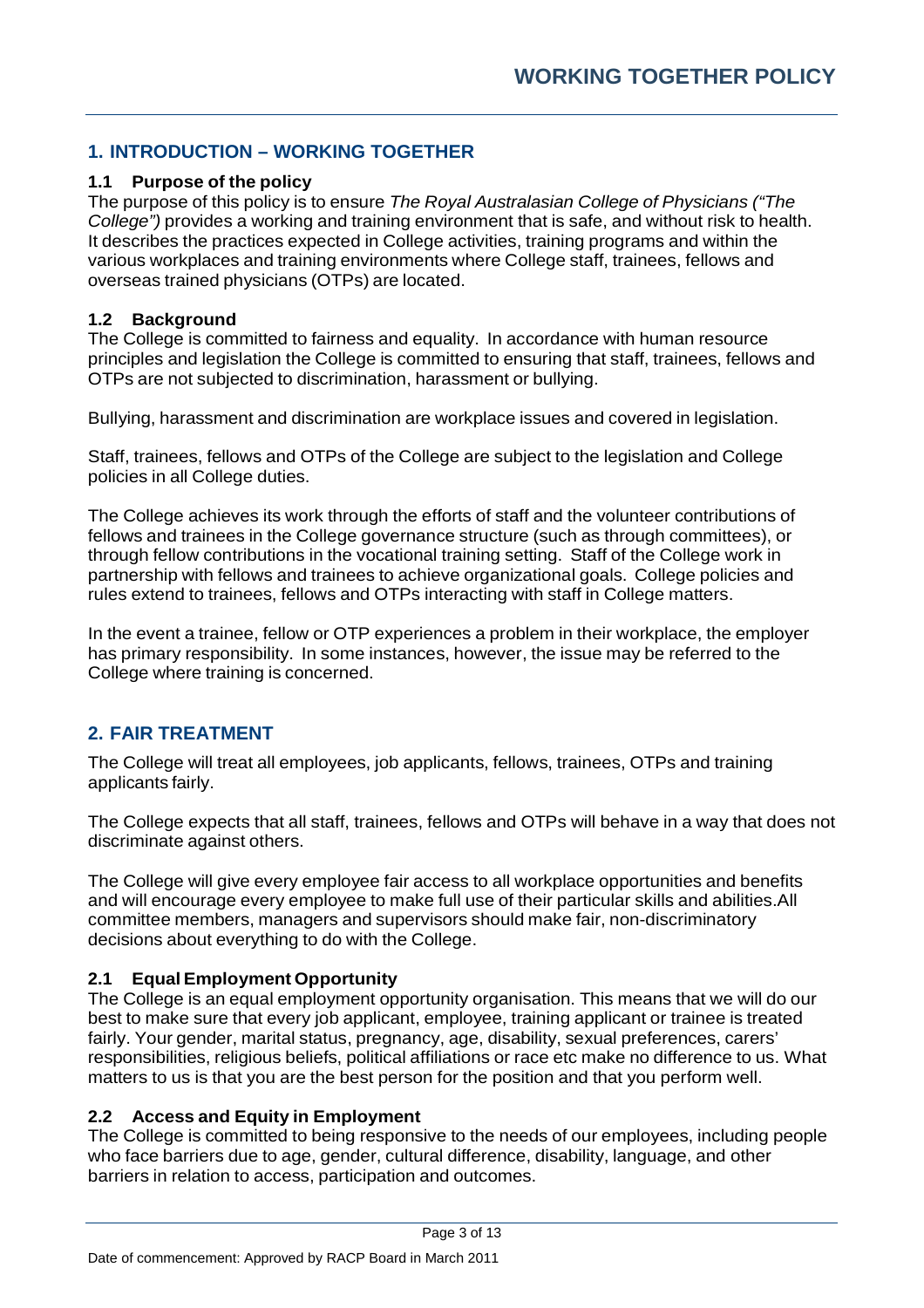We are committed to enabling all employees to have an equal opportunity to develop skills, advance their careers, and balance work and personal commitments. To meet this commitment, the College will make reasonable alternative arrangements for employees with special needs where it is appropriate to do so.

Reasonable alternative arrangements may include:

- Physical workplace adjustments
- Environmental workplace adjustments
- Communication technology devices
- Specific items of equipment (such as ergonomic equipment)
- Computer software upgrades
- Providing information or training to the employee and their co-workers
- Access to the College's Employee Assistance Program

If you require further information, please contact the Human Resources team.

## **3. NO DISCRIMINATION OR HARASSMENT**

We recognise that you can't learn, do a good job or be fully productive if you feel that anyone you have to work or train with (including clients or visitors to the workplace) is treating you unfairly or harassing you in either a sexual way, or because of your sex, race, age, and so on. That is why we will not support any type of discrimination or harassment in anything to do with our work, workplace or training.

As an employee, trainee, fellow or OTP of the College, we expect that you will respect these policies too.

It is against College policy and the anti-discrimination laws for any employee, trainee, fellow or OTP to harass or discriminate against:

- a job applicant
- another employee
- a trainee
- a fellow
- an OTP
- a client
- any other visitor to our workplace.

Harassment that makes the workplace unsafe may also be against occupational health and safety law and College policies - refer to the College's *Occupational Health & Safety Policy*.

There is to be *no discrimination* on the basis of sex, race, age, sexual preference or any other type of discrimination that is against the law in the College.

There is to be *no sexual harassment or any other type of harassment* in the College.

## **3.1 What is discrimination?**

Direct discrimination is when someone has treated an individual or group of people differently because of a personal attribute.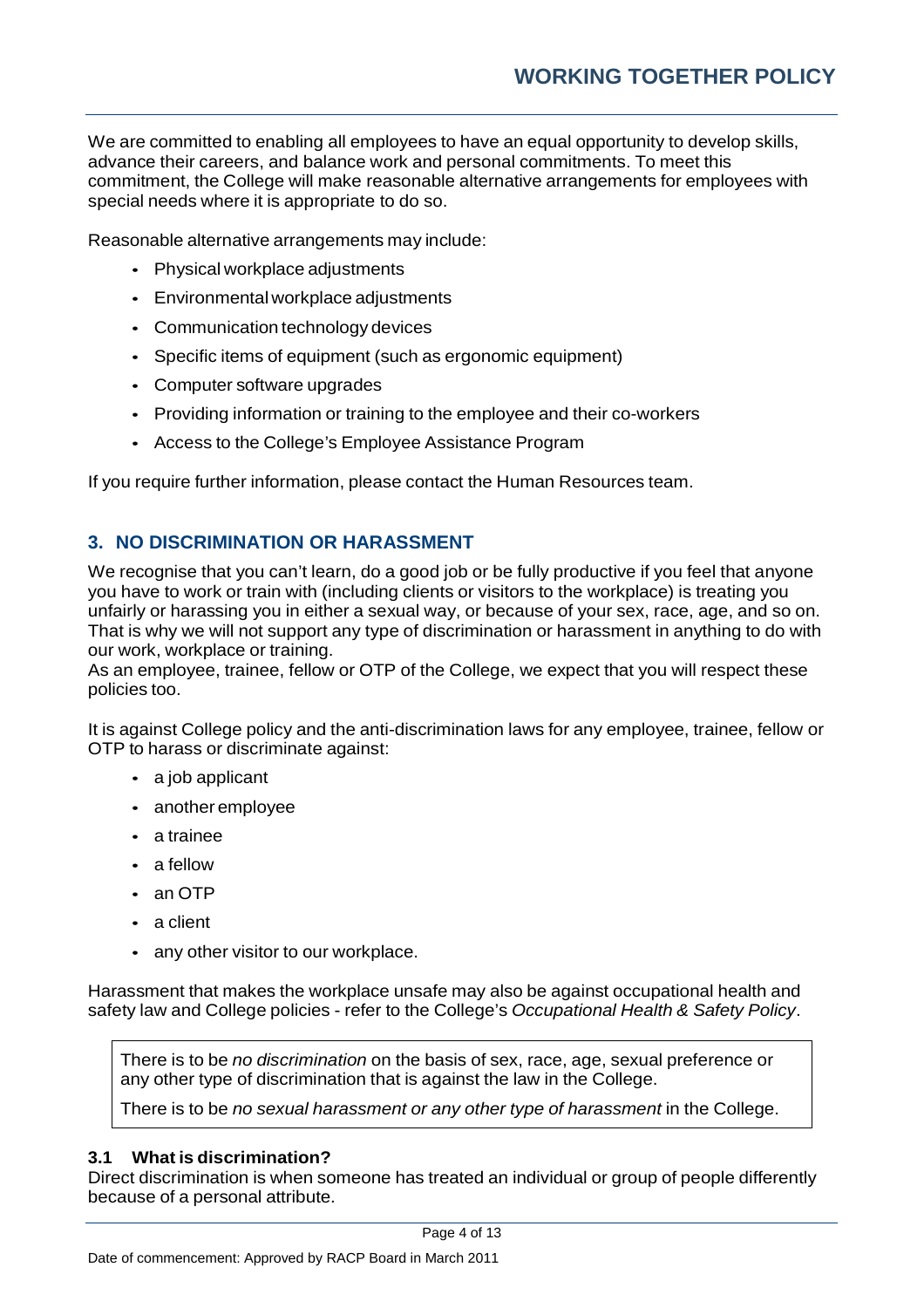The College policy includes types of discrimination and harassment that are defined in different Australian and New Zealand national, State and Territory legislation (as listed on page 18). These include discrimination on the basis of:

- Gender
- Pregnancy or potential pregnancy
- Marital/domestic status, including divorce, separation, being widowed or the surviving partner of a civil union or de facto relationship.
- Race, colour, national extraction, social origin, descent, or ethnic, ethno-religious or national origin.
- Disability
- Medical record
- Sexual preferences, homosexuality and transgender
- Religion
- Age
- Compulsory retirement
- Employment status
- Criminal record
- Political belief
- Union activity
- Employer association activity
- Trade, profession, occupation or calling
- Family responsibility, family status (including being or not being a parent or carer)
- Breastfeeding or childbirth
- Physical features
- A particular relative, spouse, friend or associate
- Having made a complaint in relation to discrimination, bullying or harassment.

It is unlawful and against this policy to discriminate against a person or a group of people on any of these grounds in College life, including:

- employment (including selection processes, the terms and conditions of employment, rates of remuneration and termination of employment)
- education (including trainee selection, examinations, the provision of educational materials and support, or expulsion), and
- the provision of or access to goods, services and facilities.

## **3.2 What types of behaviour could amount to discrimination?**

There are many types of behaviour, practices and policies that can amount to discrimination. Discrimination can be direct or indirect.

**Direct discrimination** treats someone with a particular personal attribute differently to someone without that personal attribute in the same or similar circumstances. For example: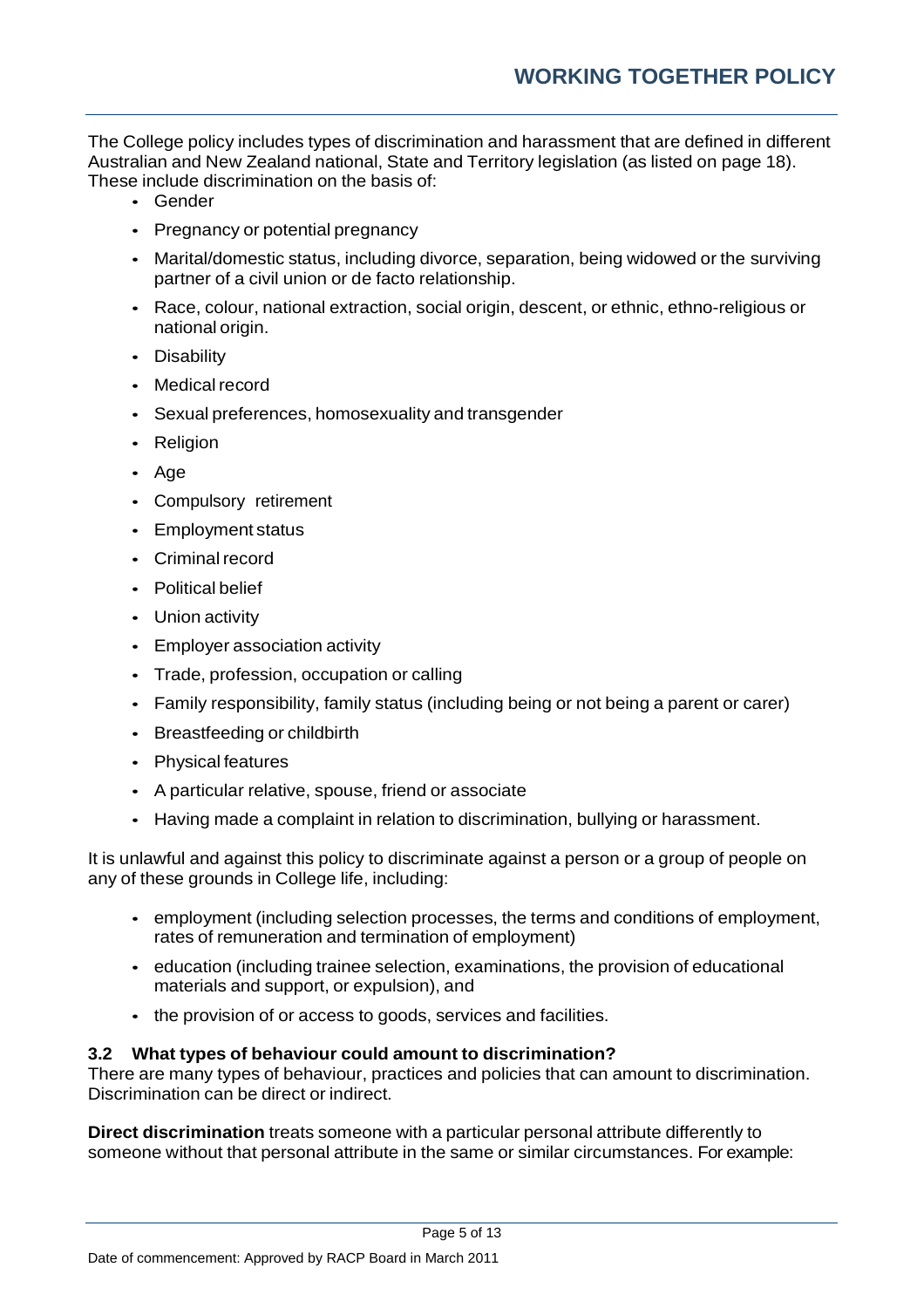• A selection committee decides not to appoint a young woman to a job or training position on the ground that she may become pregnant and want to take maternity leave.

**Indirect discrimination** is when decisions, rules or policies disadvantage a group of people when applied. For example:

- failing to comply with a reasonable request from an employee or trainee to return to work or training after maternity leave on a part-time basis
- giving preference for promotion to employees who have been in lengthy, continuous or full time employment
- regularly holding meetings when people with carers' responsibilities are less likely to be able to attend (e.g. before 9am or after 5pm)
- failing to make reasonable adjustments to a job description to accommodate the needs of a person with a disability (unless the person is unable to carry out the essential requirements of the job).

## **3.3 What is harassment?**

Harassment is any type of behaviour that:

- the other person does not want and does not return
- offends, embarrasses, or scares them, and is either
	- sexual
	- targets them because of any of the personal attributes listed above.

## **3.4 What types of behaviour could amount to harassment?**

There are many types of verbal, non-verbal and physical behaviour that could amount to harassment. *The basic rule is that if someone else finds it harassing then it could be harassment.*

Please note that these types of behaviours are banned in our workplace and training program and there will be serious consequences (including discipline, dismissal, or review of fellowship or training status) if an investigation shows that you have behaved in any of these ways.

Harassment includes the following types of behaviour:

## **Verbal behaviour (including that distributed via electronic communication)**, such as:

- sexual or suggestive remarks
- making fun of someone because of their race, disability, age, sex, sexuality, or any personal attribute
- imitating someone's accent or disability
- unwanted sexual propositions
- offering threats or inducements for certain behaviour. E.g. a 'quid pro quo' or 'blackmail'. In these situations compliance is required in return for employment advantage or the avoidance of disadvantage
- repeated, unwelcome invitations to go out with someone
- spreading sexual rumours about someone
- referring to a person who is transgender by their previous name or gender, or calling him or her 'it'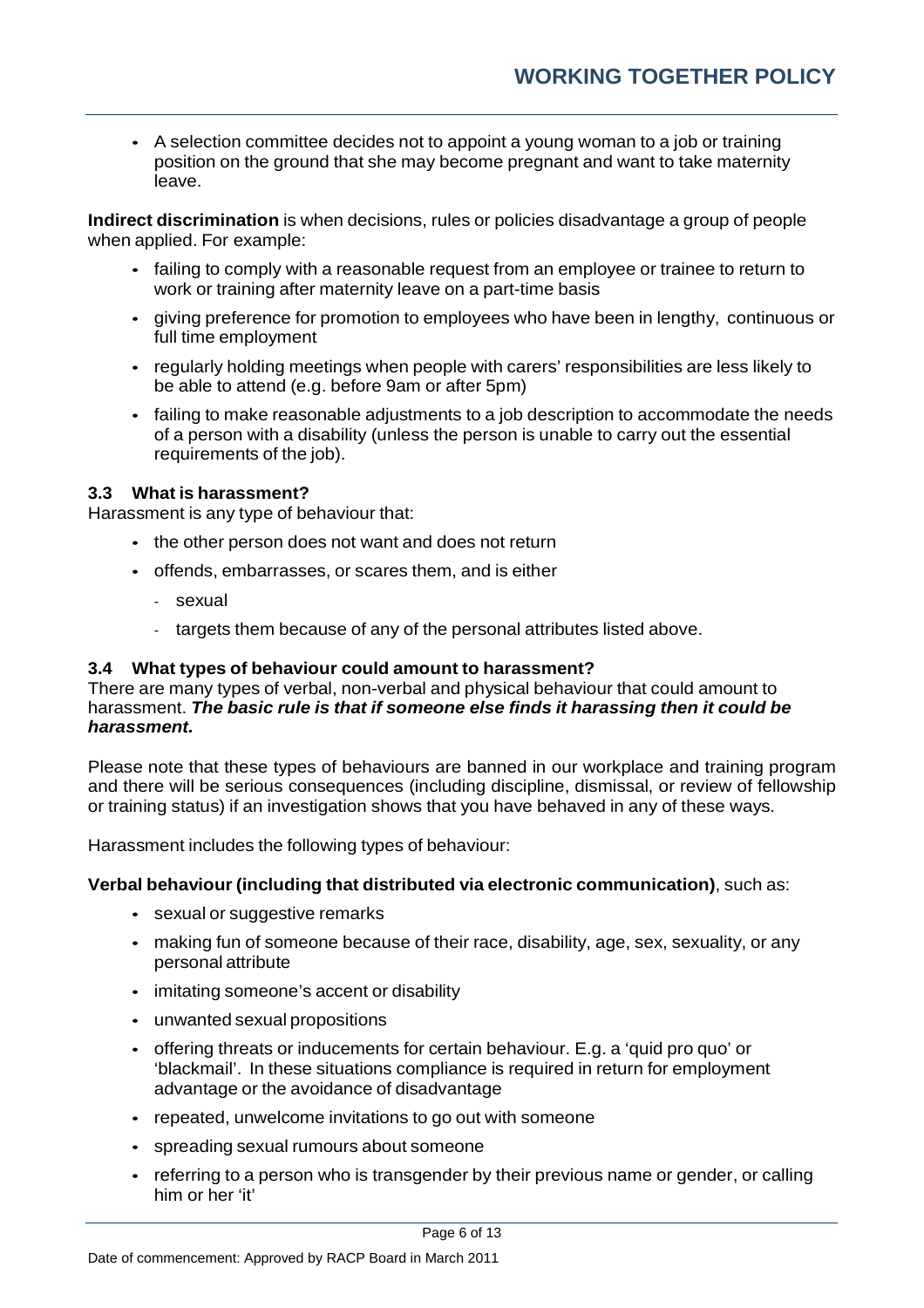- offensive jokes
- repeated, unwelcome questions about someone else's personal life
- sexual, sexist, racist, anti-gay (and so on) threats or insults
- the use of language that is not suitable in the workplace for example, sexual, sexist, racist, anti-gay (and so on) name calling and other verbal abuse
- anything that would be considered an offence under the criminal law, e.g. assault, stalking or obscene communications.

## **Non-verbal behaviour**, such as:

- downloading pornography from the internet
- displaying any pornography (soft or hard), or any sexual or naked pictures anywhere that any other employee, client or visitor to our workplace can see them
- stalking another employee, client or workplace visitor
- strip-o-grams, or any other form of striptease, or naked display of sexual parts of your own or someone else's body
- putting sexually suggestive, offensive or degrading/insulting material on walls, computer screen savers, faxes, e-mail, and so on
- suggestive or offensive behaviour (such as looks or leers; hand or body gestures; or standing too close to someone)
- unwelcome jokes
- displaying or circulating racist, sexist and so on cartoons or literature
- mimicking someone with a disability
- continually ignoring or dismissing someone's contribution in a work meeting or discussion.

## **Physical behaviour**, such as:

- touching anyone else's sexual parts of the body or any form of indecent or sexual assault or exposure
- unnecessary physical contact (pinching, patting, brushing up against a person, touching, kissing, hugging against a person's will)
- pushing, shoving or jostling
- initiation rites that involve anything that could be regarded as sexual, sexist, racist, and so on
- anything that would be considered an offence under the criminal law, e.g. physical assault, indecent exposure.

## **3.5 Personalrelationships**

The College will not intrude into the personal relations of employees, trainees, fellows and OTPs, however it does have concern where sexual relationships may represent an abuse of power in the employment or training environment and:

- implicitly or explicitly becomes a condition of a person's selection, recruitment, assessment, condition of employment, promotion or salary
- has the effect of interfering with an individuals employment or training performance
- creates an environment that is offensive, hostile, intimidating and not conducive to productive working or learning.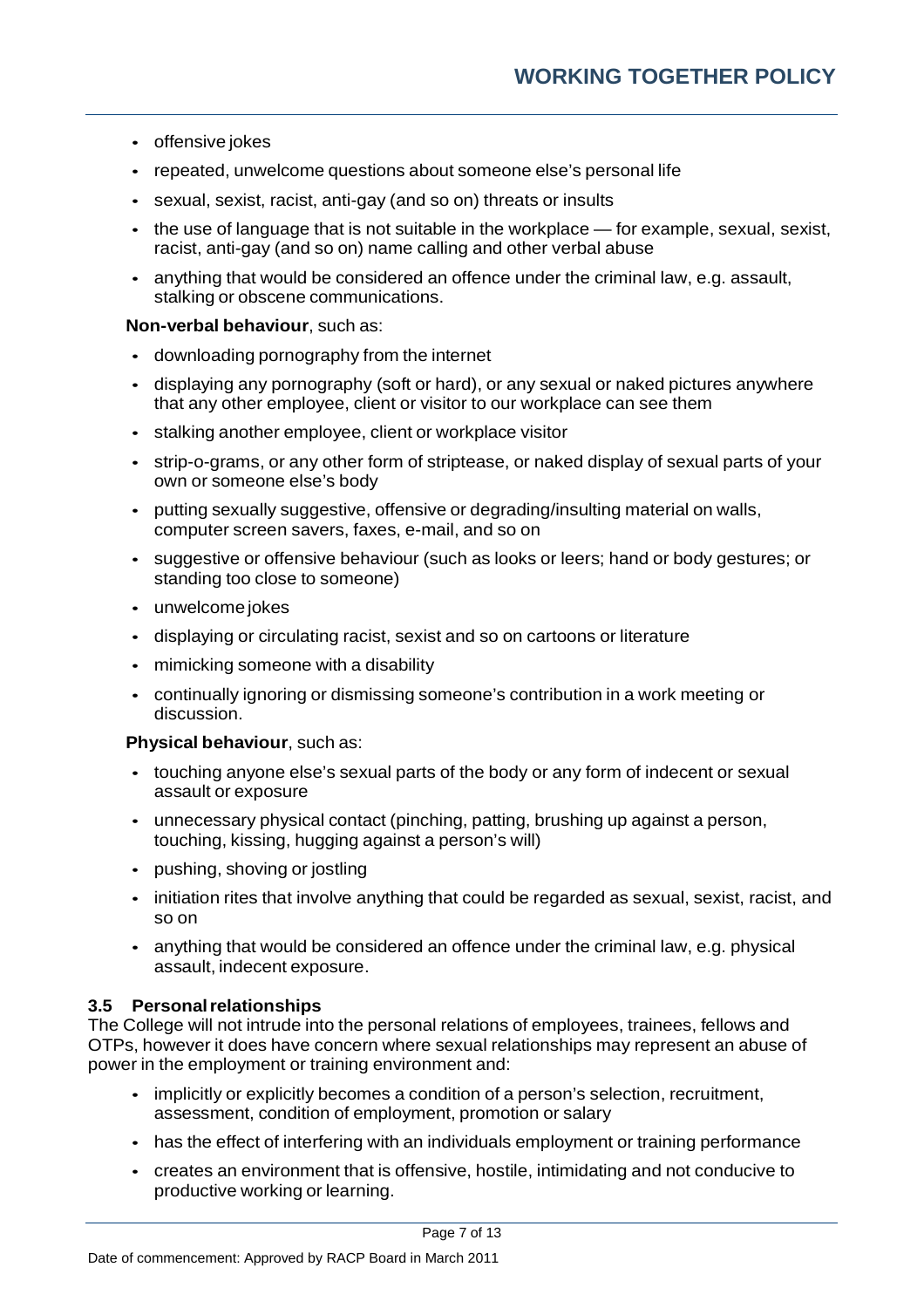Behaviour that is based on mutual affection, friendship and respect does not amount to sexual harassment. Interactions that are consensual, welcome and reciprocated do not amount to sexual harassment.

*The important point to remember is that staff, trainees, fellows and OTPs should respect the sensitivities of colleagues, clients and visitors and avoid behaviour that is likely to offend others.*

## **4. NO BULLYING**

## **4.1 What types of behaviour could amount to bullying?**

Workplace bullying is repeated, unreasonable behaviour directed toward an employee, or a group of employees, that creates a risk to health and safety.

Within this definition:

- "*unreasonable behaviour*" means behaviour that a reasonable person, having regard to all circumstances, would expect to victimise, humiliate, undermine or threaten
- "*behaviour*" includes actions of individuals or a group, and may involve using a system of work as a means of victimising, humiliating, undermining or threatening
- "*risk to health and safety*" includes risk to the mental or physical health of the employee, trainees, fellows and OTPs.

The following types of direct and indirect behaviour, where repeated or occurring as part of a pattern of behaviour, could be considered bullying.

## **Direct:**

- verbal comments or homophobic or racist remarks
- hitting, tripping or damaging property
- excessive criticism
- publicly insulting victims
- ignoring or devaluing another's point of view or efforts
- excluding or isolating employees
- psychological harassment
- intimidation
- assigning meaningless tasks unrelated to the job
- giving employees impossible assignments
- deliberately changing work rosters to inconvenience particular employees
- deliberately withholding information that is vital for effective work performance.

## **Indirect:**

- encouraging others to professionally or socially exclude someone
- damaging someone's professional or social reputation
- spreading rumours or lying

This list is not exhaustive. Other types of behaviour may also constitute bullying. Note: An employee may be a manager or supervisor.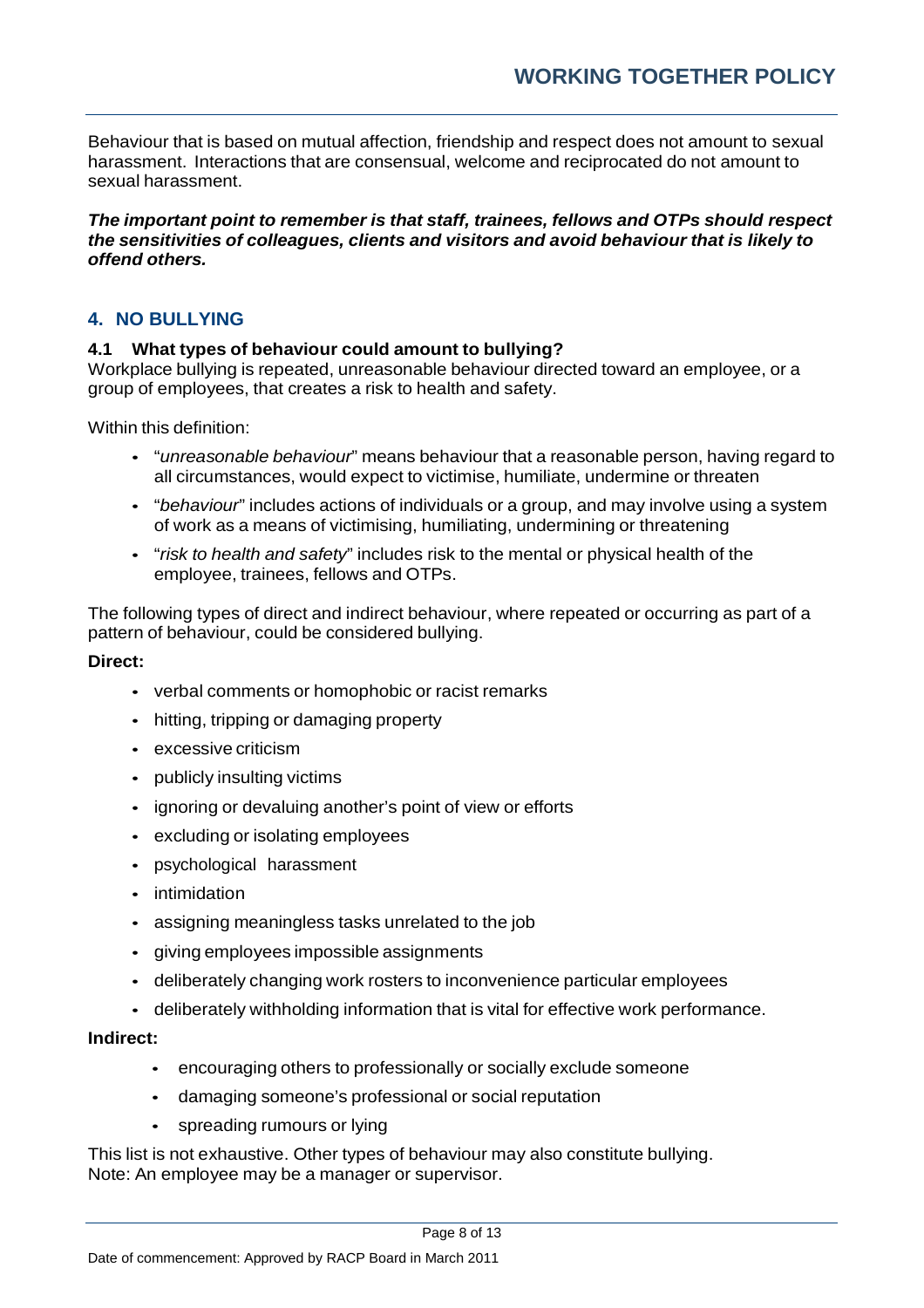## *Bullying is not acceptable in the College and is regarded as a form of harassment. If you bully another employee, a fellow, trainee or OTP you may be disciplined in accordance with the College's procedures.*

## **4.2 What is not bullying?**

Genuine and reasonable disciplinary procedures, directions or performance related management are not bullying. Employers have the fundamental right to direct, monitor and control how work is done. For example comments which are objective and indicate observable deficiencies in performance or conduct do not constitute workplace bullying. Constructively delivered feedback or counselling is intended to assist employees to improve their work performance or the standard of their behaviour.

# **5. RIGHTS AND RESPONSIBILITIES**

## **5.1 What everyone must do to prevent bullying, discrimination and harassment**

It is the responsibility of all staff, trainees, fellows and OTPs to respect the rights of others and never get involved in or encourage bullying, discrimination or harassment. Each of us has the legal right to a workplace and training environment that feels safe, and that is not sexual, sexist, racist, anti-gay, anti-disability, ageist, or that stereotypes people in any other way.

## **5.2 Conduct of staff, trainees, fellows and OTPs**

Staff, trainees, fellows and OTPs shall not, in the course of their duties with the College, unlawfully discriminate against, harass or bully:

- an employee of the College
- a committee member of the College
- a contractor of the College
- a member of the public
- a trainee of the College
- a fellow of the College
- an OTP.

## **5.3 What to do if you feel someone is treating you unfairly or harassing you**

If you feel someone is treating you unfairly or harassing you, we want you to tell someone as soon as possible.

- *Employees* should speak to a supervisor, manager or Human Resources. If this is happening to you, please read our Grievance Procedures for what to do about it. It also tells you exactly how we will deal with the problem.
- *Trainees, fellows and OTPs* should speak to their workplace manager, supervisor or Human Resources Department. If this is not appropriate and the matter relates directly to the College's training program, you can contact the College or one of the agencies listed on page 16.

We won't victimise anyone for speaking out, and we will do our best to make sure that no one victimises you for either supporting someone else's complaint or for putting in your own complaint.

## **5.4 Consequences if you treat someone else unfairly, bully, discriminate against or harass them**

If we find out that you have been responsible for: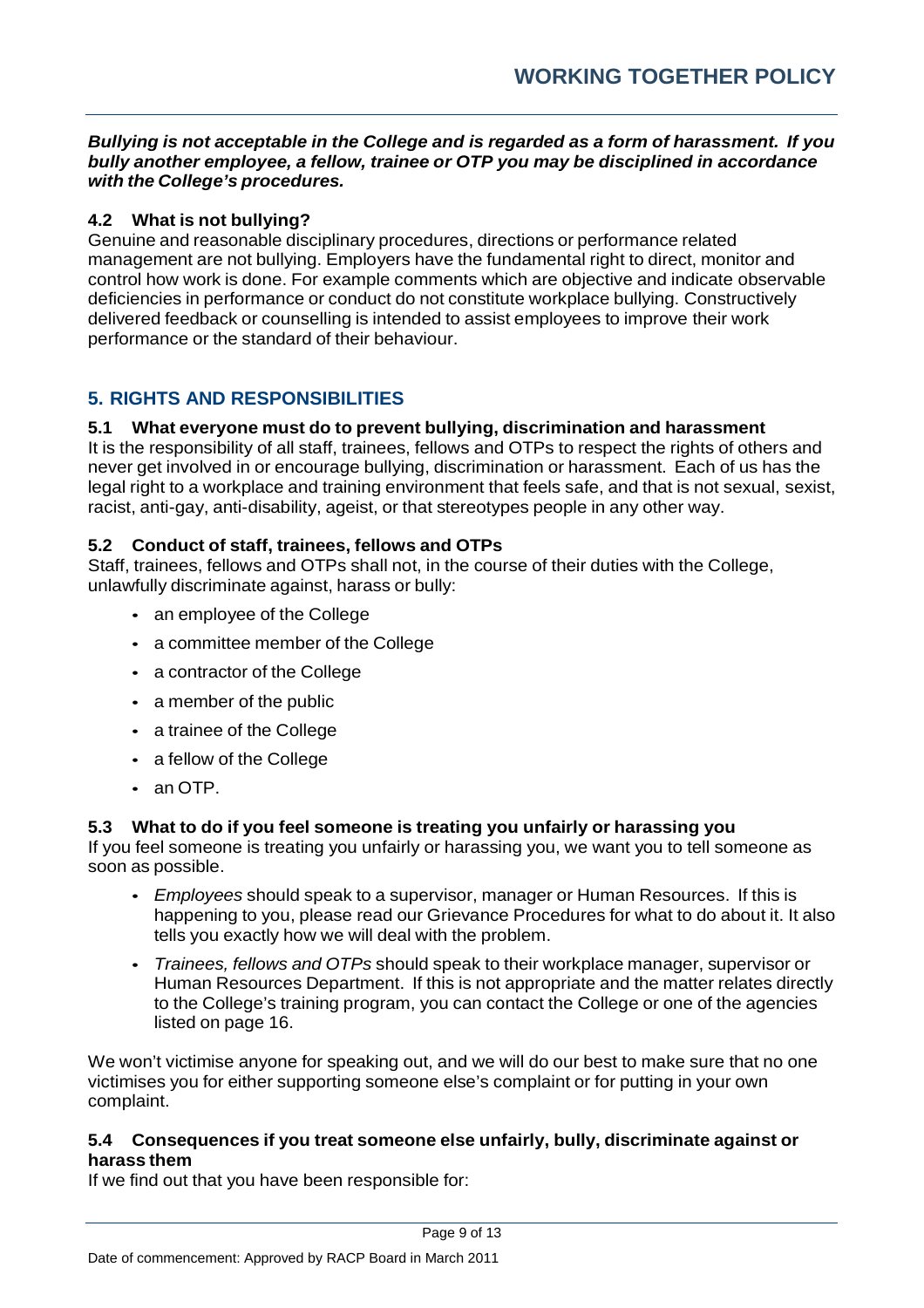- treating an employee, trainee, fellow or OTP unfairly
- harassing an employee, trainee, fellow or OTP
- victimising someone because they complained about discrimination or harassment
- or victimising someone because they supported someone else's complain you may be disciplined.

If what you have done is extremely serious, or if you repeatedly treat others unfairly or harass them, you may even be dismissed from employment, expelled from the training program or have your College membership reviewed.

## **5.5 What to do if you witness discrimination, bullying or harassment?**

If you witness behaviour that seems like bullying, harassment or discrimination you are encouraged to report it to a supervisor, manager or Human Resources Department.

## **5.6 Managers and supervisors have extra responsibilities**

All College managers and supervisors must do their best to prevent harassment happening within their teams. If you are a manager or supervisor you must:

- make sure all the people you supervise understand this policy
- know the arguments supporting this policy so that you can deal effectively with any questions or concerns from the people you supervise
- be a good role model do not engage in any behaviour which could be interpreted as harassment
- make it clear to all those you supervise that you won't tolerate any harassing behaviour from any of them
- ensure that your team's working environment is free of sexist, racist, or any other type of stereotyping material, posters, screen savers, and so on
- wherever possible, make sure that neither the work environment, nor the work processes make it easy for harassment to happen
- follow up any staff/team behaviour changes that could mean that harassment is going on, or that anyone has a harassment grievance
- if you are introducing a new staff member into your team who is from a different age, gender, ethnic background, and so on, to the rest of the team, make sure that the rest of the team knows they are not to be harassed, and that the new member knows what his/her rights are
- make sure that your team members know that you want to hear from them immediately if they experience any harassment that they can't sort out themselves. Make sure they know who else the grievance procedure says they can talk with if they don't want to talk with you
- act immediately if you witness or are told about any harassment by following the instructions in our Grievance Procedure and accompanying guidelines
- follow the policy about keeping records of complaints about harassment. This policy is outlined in the Grievance Procedures.

## **5.7 What the College will do about discrimination, harassment and bullying**

• We want to prevent discrimination, harassment or bullying ever happening in our workplace or training program

Page 10 of 13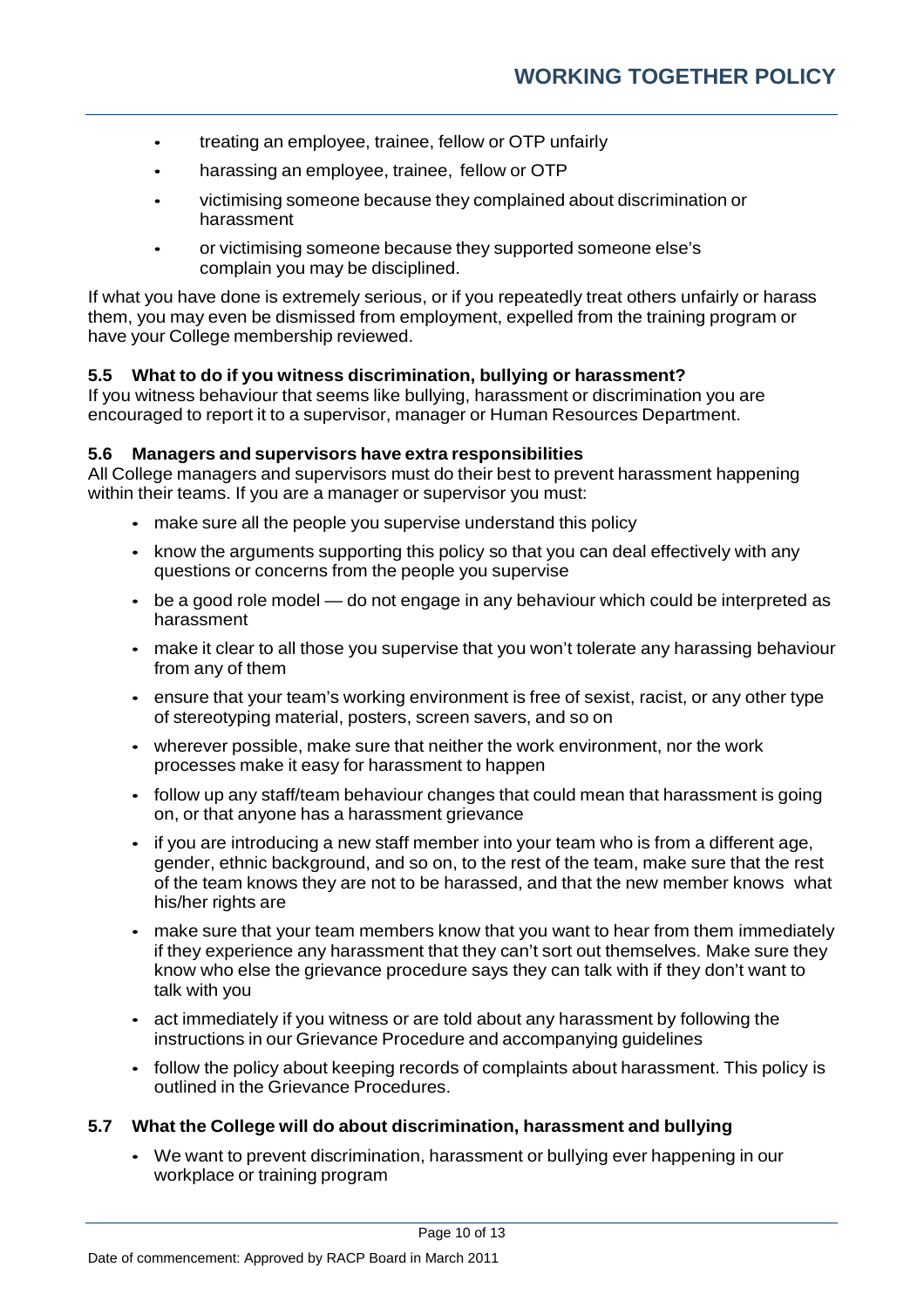- We will promote working and training environments that are free from bullying, harassment and discrimination where all people are treated with dignity, courtesy and respect
- We will make sure policies and procedures are available
- We will run regular induction and training programs about bullying, discrimination and harassment so that everyone knows what their rights and responsibilities are
- We will encourage reporting of behaviour that breaches this policy
- We will do our best to deal with any complaint seriously, sympathetically, quickly, fairly and confidentially
- We will encourage local resolution of issues but if not resolved we will encourage the involvement of appropriate bodies (such as the Human Rights Commission or medical registration authorities)
- We will do our best to make sure that you are not victimised in any way for making a complaint
- If we agree that that there has been inappropriate behaviour we will take action to make sure it stops. We may also discipline the person or people who did it. If the issue is serious enough, we may even dismiss the person or people who did it, or review their status as a trainee or fellow of the College
- We will discipline anyone victimises someone else because they made a complaint or supported someone in their complaint. We will not tolerate victimisation. If the victimisation is serious enough we may even dismiss the person or people who did it, or review their status as a trainee or fellow of the College
- However, if we find that someone who accused someone else of bullying, discrimination or harassment lied about it, then we may discipline the person who lied. If the lies were serious enough, we may even dismiss someone for this, or review their status as a trainee or fellow of the College.

# **6. WHERE TO GET MORE INFORMATION OR HELP**

## **6.1 Internal assistance**

The following people in our workplace can help you with advice and information about anything to do with discrimination, bullying or harassment:

## *HR Advisor or [human.resources@racp.edu.au](mailto:human.resources@racp.edu.au)*

Fellows, trainees and OTPs will have their own human resources departments at their place of employment and these should be the point of first contact.

## **6.2 Grievance and complaint procedures Staff**

The College has a grievance procedure that explains what to do if you have a grievance about anything to do with work at the Royal Australasian College of Physicians (the College). This is available on the College intranet or contact HR via email at [human.resources@racp.edu.au](mailto:human.resources@racp.edu.au)

## **Fellows, trainees and OTPs**

Fellows, trainees and OTPs are encouraged to have issues resolved locally, particularly through their employer. Most employees have substantial support through designated contact officers and human resources departments to appropriately investigate and resolve issues. Most are handled through 'self-management' techniques which highlight the behaviour that is appropriate and clearly requesting that it does not happen again.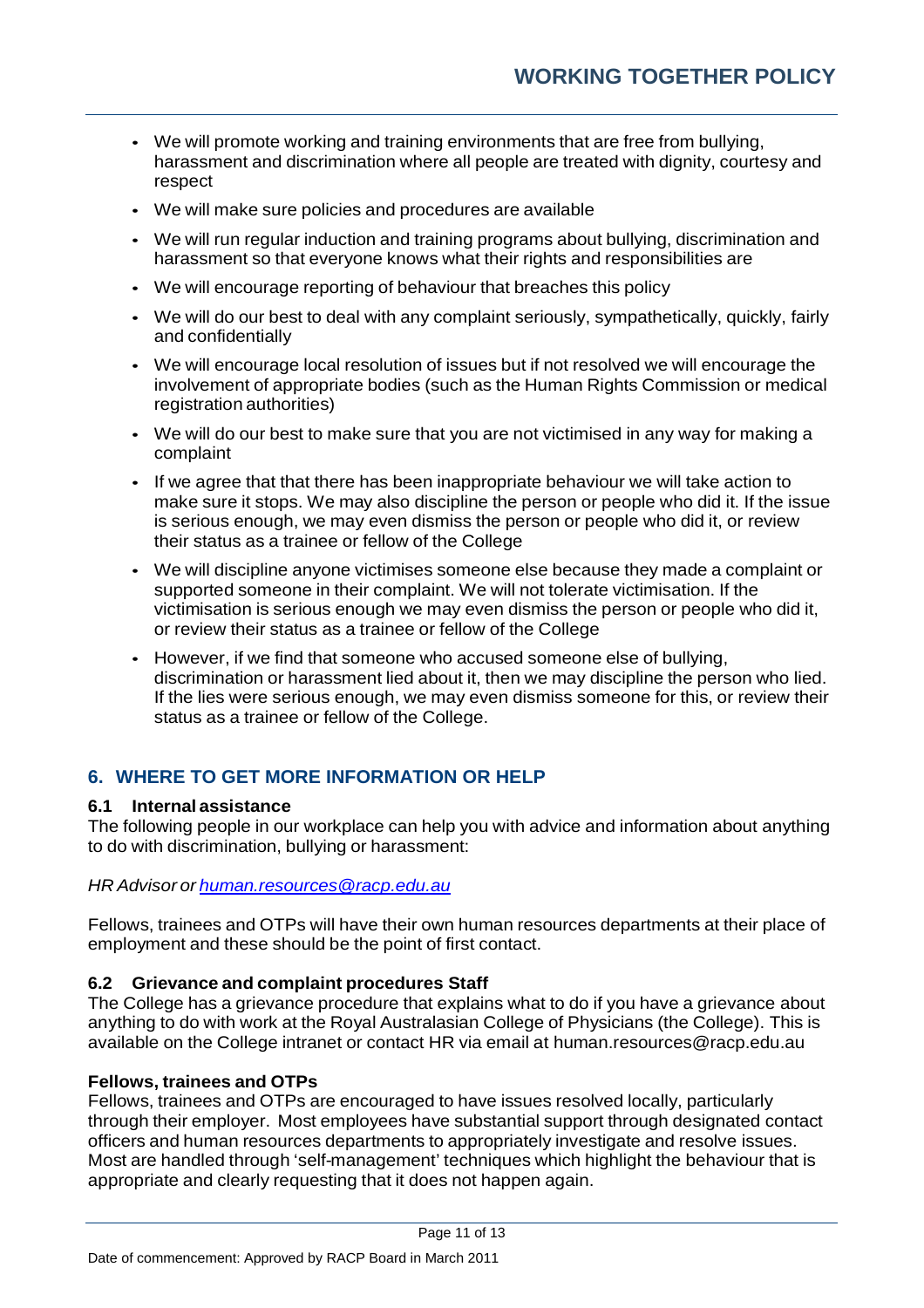Where the complaint is referred within the College and it meets criteria for internal investigation the College's grievance procedures may also apply.

See the Bullying, Discrimination & Harassment Complaint Handling Procedures for Trainees, Fellows and Overseas Trained Physicians procedure

## **6.3 External agencies**

In **Australia**, advice is available from:

**Australian Human Rights Commission** [www.hreoc.gov.au](http://www.hreoc.gov.au/) tel (02) 9284 9600

**NSW Anti-Discrimination Board** [www.lawlink.nsw.gov.au](http://www.lawlink.nsw.gov.au/) tel (02) 9268 5555

**NT Anti-Discrimination Commission** [www.nt.gov.au/justice/adc/index800.html t](http://www.nt.gov.au/justice/adc/index800.html)el 1800 813 846

**QueenslandAnti-DiscriminationCommission**

[www.adcq.qld.gov.au t](http://www.adcq.qld.gov.au/)el 1300 130 670

**SA Equal Opportunity Commission** [www.eoc.sa.gov.au/public](http://www.eoc.sa.gov.au/public) tel (08) 8207 1977

**Tasmanian Anti-Discrimination Commission** [www.antidiscrimination.tas.gov.au](http://www.antidiscrimination.tas.gov.au/) tel (03) 6233 4841

**Victorian Equal Opportunity Commission** [www.eoc.vic.gov.au](http://www.eoc.vic.gov.au/) tel (03) 92817100

**WA Equal Opportunity Commission**

[www.equalopportunity.wa.gov.au](http://www.equalopportunity.wa.gov.au/) tel (08) 9216 3900

In **New Zealand**, advice is available from

**The Human Rights Commission** [http://www.hrc.co.nz t](http://www.hrc.co.nz/)el 0800 496 877

## **6.4 Legislation New Zealand**

Human Rights Act 1993 Employment Relations Act 2000

## **Australia - Federal**

Sex Discrimination Act 1984 Racial Discrimination Act 1975 Disability Discrimination Act 1992 Human Rights and Equal Opportunity Commission Act 1985 Workplace Relations Act 1996 Occupational Health & Safety Act 1985 Trade Practices Act 1974 Age Discrimination Act 2004

## **Australia – States**

*New South Wales* Occupational Health & Safety Act 2000 Anti Discrimination Act 1977 Equal Opportunity Act 1984

## *Queensland*

Workplace Health and Safety Act 1995 Whistleblower Protection Act 1994 Industrial Relations Act 1999 Anti-Discrimination Act 1991 Public Service Act 1996 Crime and Misconduct Act 2001